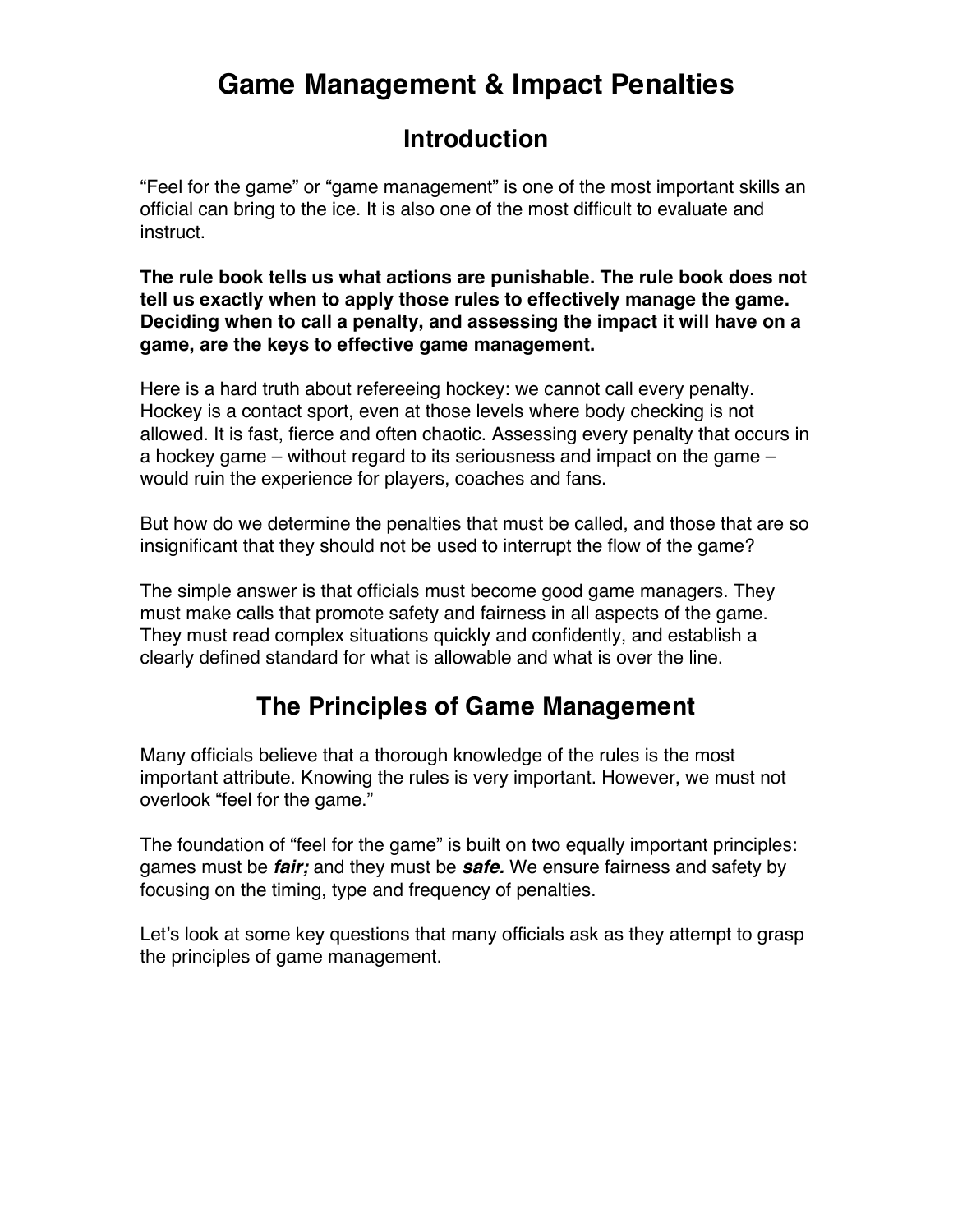#### **When does effective game management begin?**

Officials must apply the principles of game management early in the game to establish clear standards for what infractions are unacceptable and which minor infractions will be permitted to keep the game flowing.

Establishing these standards early makes the game safe and fair for everyone. Officials that wait too long to call penalties may find that they lose control of the game. Once a game is out of hand, it is too late to start trying to create a standard of safety and fairness.

### **How do I recognize an 'IMPACT Penalty?'**

Penalties that threaten the safety and fairness of the game are called "Impact Penalties." As the name suggests, these penalties have a direct "impact" on the standards set by the officials.

Some impact penalties are easily recognized and must be called every time they occur. These penalties include checking from behind or any penalty involving head contact, stick infractions, roughing after the whistle, or any action that qualifies as reckless, unsafe or that involves intent to injure another player.

With other penalties, the line between impact and non-impact is harder to spot.

A tripping penalty can be an impact penalty if the infraction leads to a change in possession or possibly a scoring chance by the offending team. Or, if the trip clearly denies a scoring chance to the player being fouled. However, a player who is tripped well away from the puck may not be worth calling, as long as there was no injury and no clear threat to his/her safety.

#### *Remember: Assessing Impact Penalties send very clear messages to the players, coaches and the entire arena about the type of play that will be permitted and what is unacceptable at all times.*

Remember, teams will adopt their style to the penalty standard of the referee. Therefore, it is part of the job of the Referee to focus on those infractions that have the most IMPACT rather than those infractions that are inconsequential.

#### **The key to good game management: self-evaluation**

During a game, referees should always reflect on how players responded to a particular penalty. Did it make the game fairer and safer? They should ask themselves, 'was that an impact penalty? Is that a penalty I want to enforce consistently throughout the rest of the game?